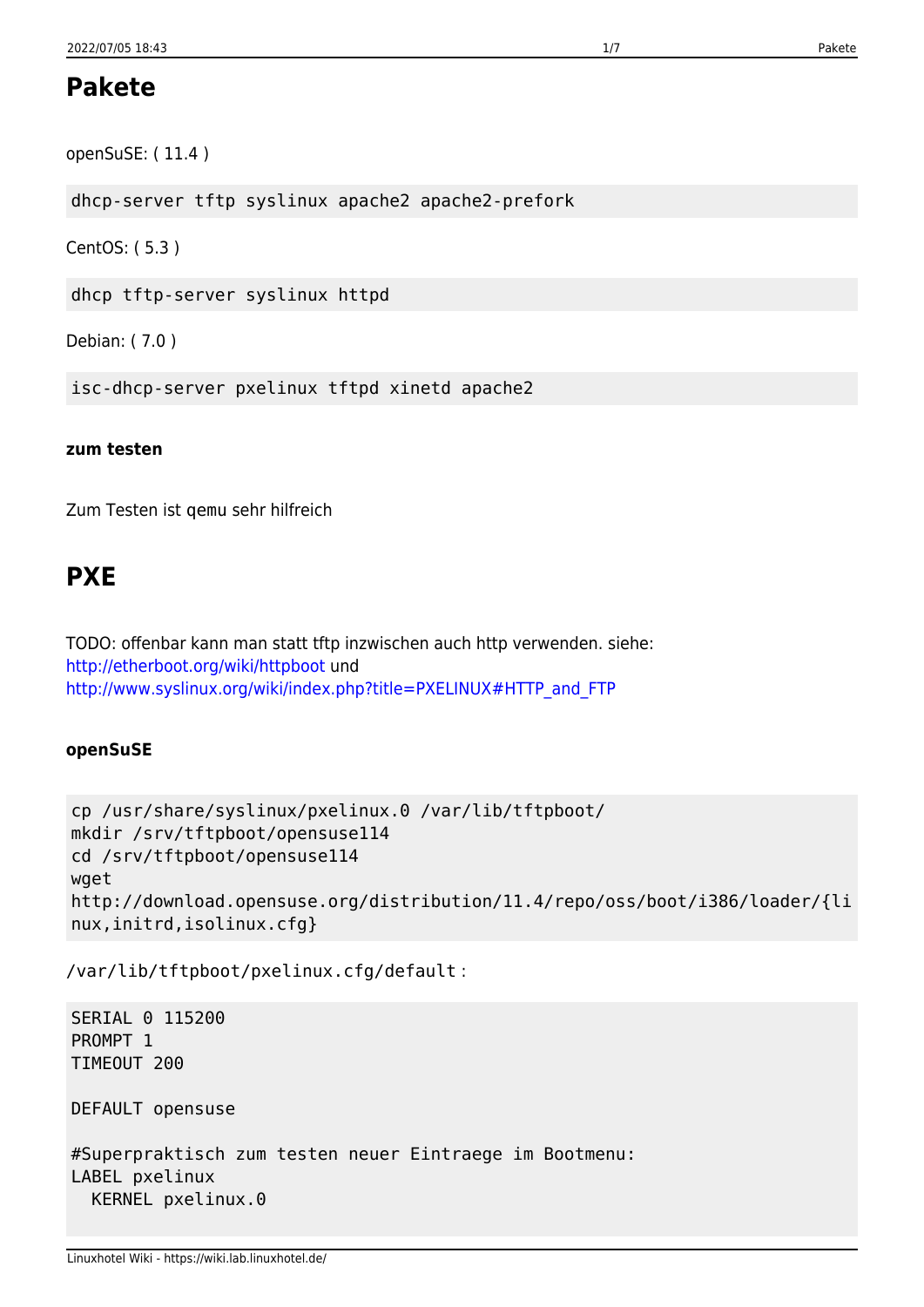```
LABEL opensuse
  KERNEL opensuse114/linux
 APPEND initrd=opensuse114/initrd showopts ip=bootp
install=http://download.opensuse.org/distribution/11.4/repo/oss vga=0x317
lang=de autoyast=http://notebook21/suse/autoyast.xml
```
#### CentOS<sub>6.4</sub>

cp /usr/share/syslinux/pxelinux.0 /var/lib/tftpboot/

mkdir -p /var/lib/tftpboot/{centos64,pxelinux.cfg} cd /var/lib/tftpboot/centos64 wget http://centos/6/os/i386/isolinux/{vmlinuz,initrd.img,isolinux.cfg} cd /var/lib/tftpboot cp -a isolinux.cfg ../pxelinux.cfg/default

/var/lib/tftpboot/pxelinux.cfg/default:

SERIAL 0 115200 PROMPT<sub>1</sub> TIMFOUT 200

DEFAULT centos

```
#Superpraktisch zum testen neuer Eintraege im Bootmenu:
LABEL pxelinux
 KERNEL pxelinux.0
```
LABEL centos KERNEL /centos64/vmlinuz APPEND initrd=/centos64/initrd.img ramdisk size=9216 resolution=1024x768 ksdevice=eth0 ks=http://notebook21/mirror6.ks

#### testen

Kernel und Initrd in gemu starten

```
gemu - kernel centos64/vmlinuz - initrd centos64/initrd.img - append
"vga=normal console=ttyS0" -boot c -snapshot -nographic centos5/initrd.img
```
#### CentOS 7.0

noch nicht getestet

cp /usr/share/syslinux/pxelinux.0 /var/lib/tftpboot/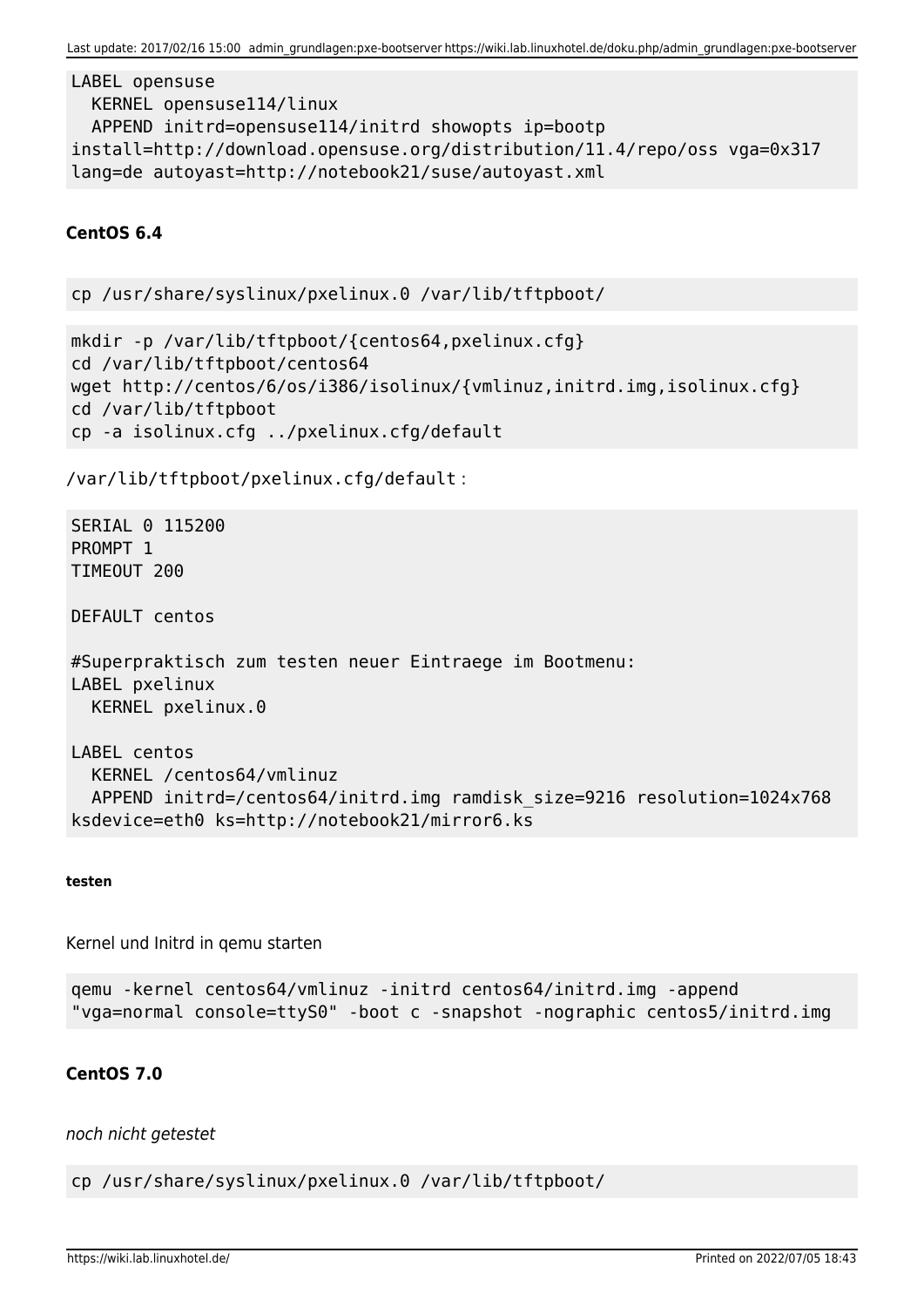```
mkdir -p /var/lib/tftpboot/{centos7,pxelinux.cfg}
cd /var/lib/tftpboot/centos7
wget http://centos/7/os/x86 64/isolinux/{vmlinuz,initrd.img,isolinux.cfg}
cd /var/lib/tftpboot
cp -a isolinux.cfg ../pxelinux.cfg/default
```

```
/var/lib/tftpboot/pxelinux.cfg/default:
```
SERIAL 0 115200 PROMPT<sub>1</sub> TIMEOUT 200

DEFAULT centos

#Superpraktisch zum testen neuer Eintraege im Bootmenu: LABEL pxelinux KERNEL pxelinux.0

LABEL centos KERNEL /centos64/vmlinuz APPEND initrd=/centos64/initrd.img repo=http://centos/7/os/x86 64

#### testen

Kernel und Initrd in gemu starten

```
gemu -kernel centos7/vmlinuz -initrd centos7/initrd.img -append "vga=normal
console=ttyS0" -boot c -snapshot -nographic centos7/initrd.img
```
## Debian 8.0

```
mkdir /var/lib/tftpboot/
ln -s /usr/lib/PXELINUX/pxelinux.0 /var/lib/tftpboot/
```

```
cd /var/lib/tftpboot/
mkdir debian80
cd debian80
wget
http://ftp.de.debian.org/debian/dists/jessie/main/installer-amd64/current/im
ages/netboot/debian-installer/amd64/{linux,initrd.gz}
```

```
1)
```

```
mkdir /var/lib/tftpboot/pxelinux.cfg
```

```
/var/lib/tftpboot/pxelinux.cfg/default:
```
### SERIAL 0 115200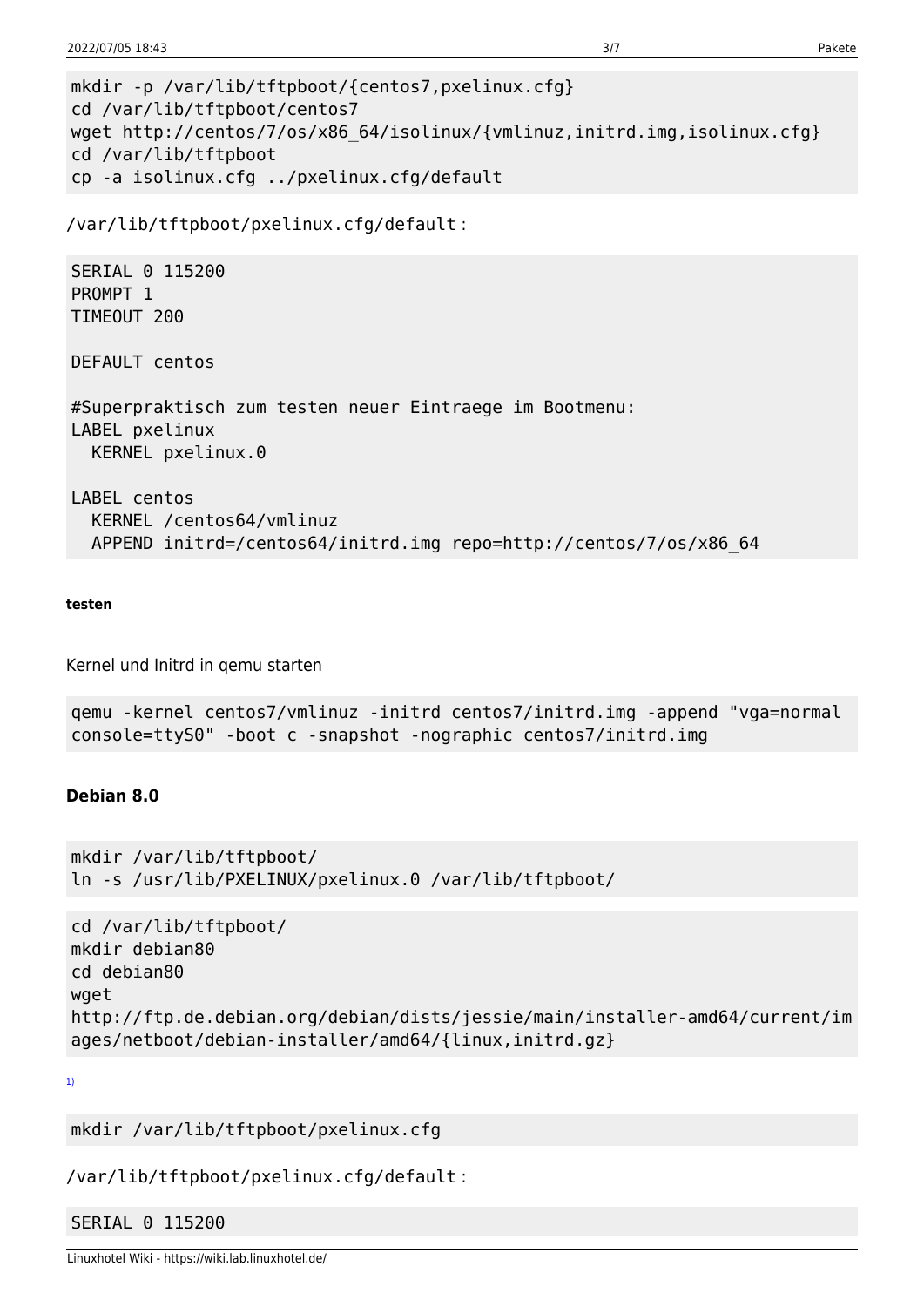Last update: 2017/02/16 15:00 admin\_grundlagen:pxe-bootserver https://wiki.lab.linuxhotel.de/doku.php/admin\_grundlagen:pxe-bootserver

PROMPT<sub>1</sub> TIMEOUT 200

DEFAULT debian

```
#Superpraktisch zum testen neuer Eintraege im Bootmenu:
LABEL pxelinux
  KERNEL pxelinux.0
```

```
LABEL debian
  KERNEL debian80/linux
 APPEND initrd=debian80/initrd.gz vga=normal -- DEBCONF DEBUG=5
preseed/url=http://192.168.1.221/mirror80.cfg
```
**testen**

Kernel und Initrd in qemu starten

```
cd /var/lib/tftpboot/
qemu-system-x86_64 -kernel debian80/linux -initrd debian80/initrd.gz -append
"console=ttyS0" -boot c -snapshot -nographic debian80/initrd.gz
```
unter Debian 8 musste ich zusätzlich die folgenden Dateien ins tftp Verzeichnis kopieren:

cp /usr/lib/syslinux/modules/\*/ldlinux.\* .

qemu über simuliertes Netz starten: [2\)](#page--1-0)

```
qemu-system-x86_64 -boot n -tftp /var/lib/tftpboot/ -bootp /pxelinux.0
/dev/zero
```
### **Bootlogo**

optional

#### **Pakete**

Debian 3.1:

syslinux gimp

#### **Schritte**

Orginal-Bild öffnen: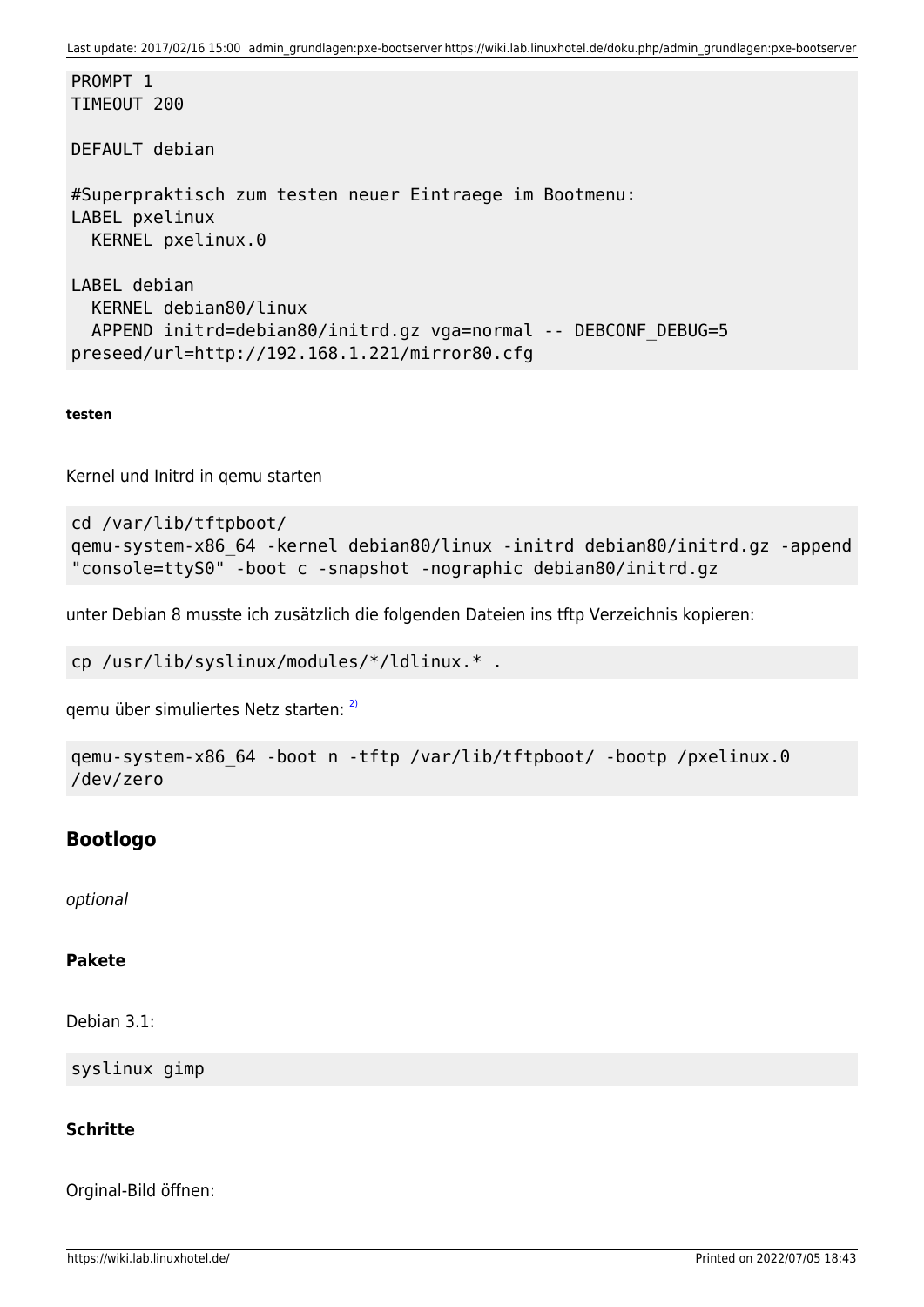```
gimp logo_final.svg
```
- Bild→Modus→Indexiert: 16 Farben
- Datei→Speichern unter: logo linuxhotel.ppm ( raw )
- Exportiertes Bild öffnen
- Mit Pipette zwei Farben für Text Vordergrund und Hintergrund raussuchen

```
ppmtolss16 \#e8e6b6=0 \#28414a=7 < logo_linuxhotel.ppm >
logo_linuxhotel.lss16
```
0 ist die Vordergrund-Farbe, 7 die Hintergrundfarbe des Textes (!)

# **TFTP**

TODO: durch systemd ersetzen

/etc/xinetd.d/tftp :

```
service tftp
{
      socket_type = dgram\text{protocol} = \text{udp}wait = yes
      user = nobody
      server = /usr/sbin/in.tftpd
      server_args = -s /var/lib/tftpboot/
```
}

SuSE, Centos:

chkconfig tftp on

alle Distros:

service xinetd restart

#### **testen**

lsof -i :tftp

# **DHCP**

## **Grundkonfiguration**

[DHCP-Dienst mit festen IP-Adressen](https://wiki.lab.linuxhotel.de/doku.php/admin_grundlagen:dhcp)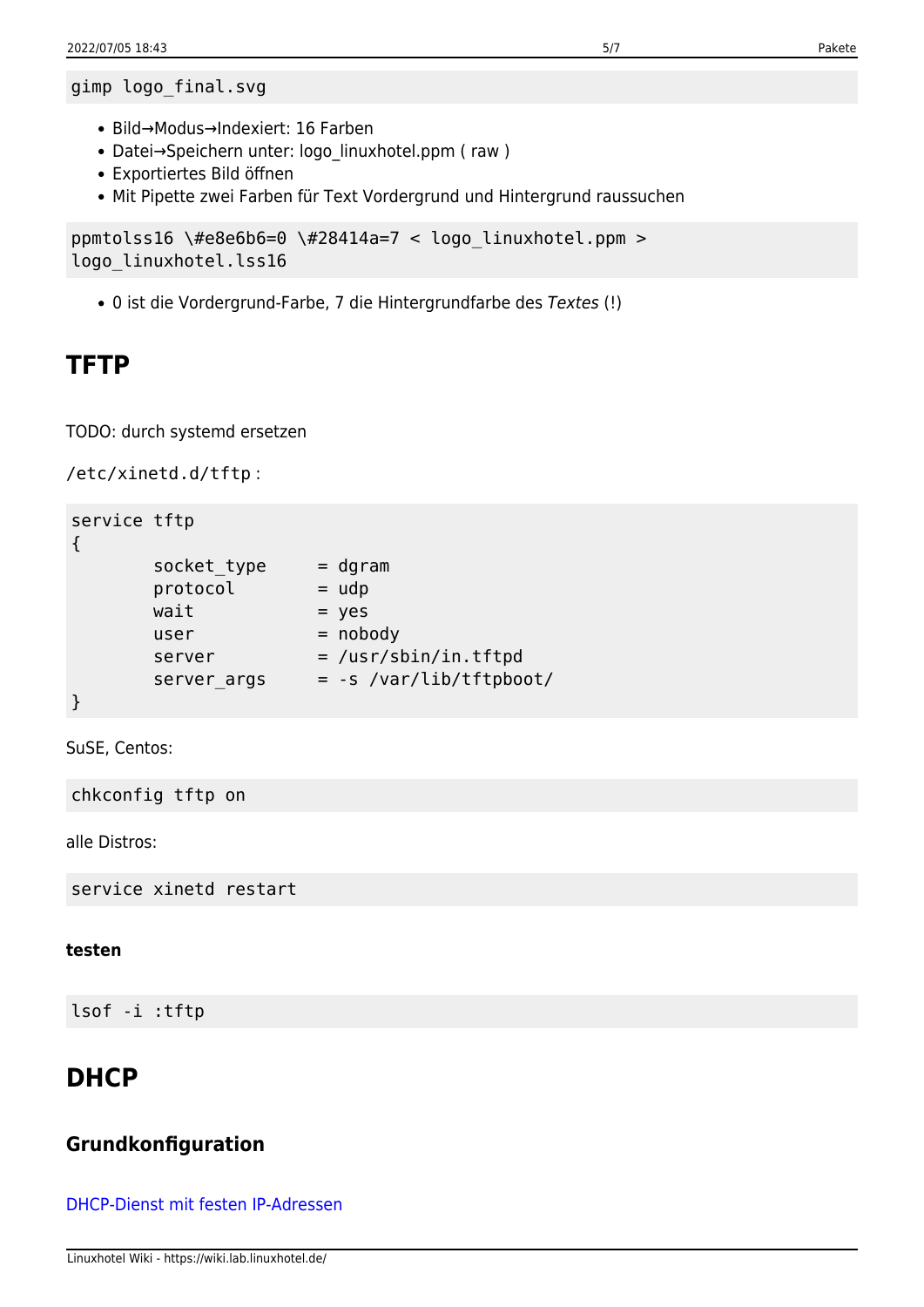## **PXE Einstellungen**

/etc/dhcpd.conf : ( CentOS 5.3, openSuSE 11.4 )

```
/etc/dhcp/dhcpd.conf : ( debian 6.0 )
```

```
class "PXEClient:" {
  match if substring (option vendor-class-identifier, 0,10) = "PXEClient:";
   default-lease-time 300; # 5 min
   max-lease-time 600; # 10 min
   filename "pxelinux.0";
   next-server 192.168.1.224;
}
```
CentOS 5.3, openSuSE 11.4:

service dhcpd restart

debian (ab 6.0):

service isc-dhcp-server restart

#### **Testen**

Prüfen der Konfiguration:

dhcpd -t

Nun sollte ein pxe-fähiger Rechner booten können.

# **Apache**

## **SuSE Repository**

```
mkdir /srv/www/htdocs/opensuse/{oss,non-oss,update}
cp -a /media/susedvd/. /srv/www/htdocs/suse/oss
```
[3\)](#page--1-0)

## **Debian Repository**

```
mkdir /var/www/debian
cp -a /media/debian/. /var/www/debian
```

```
4)
```